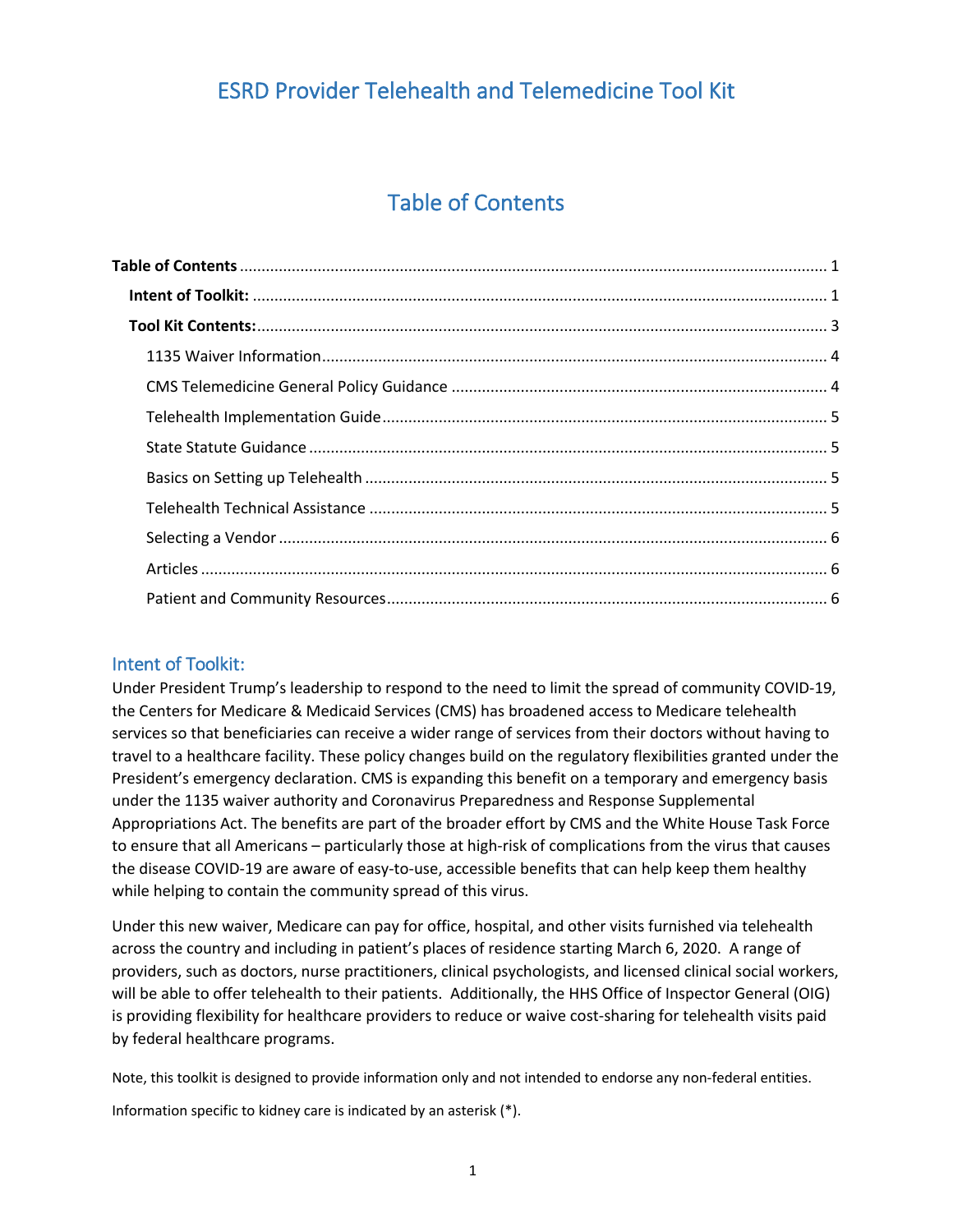<span id="page-1-0"></span> one site to another through electronic communication to improve a patient's health. Innovative uses of this kind of technology in the provision of healthcare is increasing. And with the emergence of the virus causing the disease COVID-19, there is an urgency to expand the use of technology to help people who homes while maintaining access to the care they need. Limiting community spread of the virus, as well as limiting the exposure to other patients and staff members will slow viral spread. Telehealth, telemedicine, and related terms generally refer to the exchange of medical information from need routine care, and keep vulnerable beneficiaries and beneficiaries with mild symptoms in their

 There are three main types of virtual services physicians and other professionals can provide to Medicare beneficiaries summarized in this fact sheet https://www.cms.gov/newsroom/fact- sheets/medicare-telemedicine-health-care-provider-fact-sheet : Medicare telehealth visits, virtual check-ins and e-visits.

| <b>TYPE OF</b><br><b>SERVICE</b>                      | <b>WHAT IS THE SERVICE?</b>                                                                                                                                                                                                              | <b>HCPCS/CPT CODE</b>                                                                                                                                                                                                                                                                                                                                                                                                                               | <b>Patient</b><br><b>Relationship</b><br>with Provider                                                                                                                                                                                                                     |
|-------------------------------------------------------|------------------------------------------------------------------------------------------------------------------------------------------------------------------------------------------------------------------------------------------|-----------------------------------------------------------------------------------------------------------------------------------------------------------------------------------------------------------------------------------------------------------------------------------------------------------------------------------------------------------------------------------------------------------------------------------------------------|----------------------------------------------------------------------------------------------------------------------------------------------------------------------------------------------------------------------------------------------------------------------------|
| <b>MEDICARE</b><br><b>TELEHEALTH</b><br><b>VISITS</b> | A visit with a provider that uses<br>telecommunication systems between<br>a provider and a patient.<br>A brief (5-10 minutes) check in with                                                                                              | Common telebealth services include:<br>• 99201-99215 (Office or other outpatient visits)<br>· G0425-G0427 (Telehealth consultations,<br>emergency department or initial inpatient)<br>• G0406-G0408 (Follow-up inpatient telehealth<br>consultations furnished to beneficiaries in<br>hospitals or SNFs)<br>For a complete list:<br>https://www.cms.gov/Medicare/Medicare-General-<br>Information/Telehealth/Telehealth-Codes<br>• HCPCS code G2012 | For new* or established<br>patients.<br>*To the extent the 1135<br>waiver requires an<br>established relationship,<br>HHS will not conduct<br>audits to ensure that such<br>a prior relationship<br>existed for claims<br>submitted during this<br>public health emergency |
| <b>VIRTUAL</b><br><b>CHECK-IN</b>                     | your practitioner via telephone or<br>other telecommunications device to<br>decide whether an office visit or other<br>service is needed. A remote evaluation<br>of recorded video and/or images<br>submitted by an established patient. | • HCPCS code G2010                                                                                                                                                                                                                                                                                                                                                                                                                                  | For established<br>patients.                                                                                                                                                                                                                                               |
| <b>E-VISITS</b>                                       | A communication between a patient<br>and their provider through an online<br>patient portal.                                                                                                                                             | $-99421$<br>$-99422$<br>.99423<br>$\cdot$ G2061<br>$\cdot$ G <sub>2062</sub><br>$\cdot$ G <sub>2063</sub>                                                                                                                                                                                                                                                                                                                                           | For established<br>patients.                                                                                                                                                                                                                                               |

professionals/special-topics/emergency-preparedness/index.html<br>Note, this toolkit is designed to provide information only and not intended to endorse any non-federal entities. Effective immediately, the HHS Office for Civil Rights (OCR) will exercise enforcement discretion and waive penalties for HIPAA violations against health care providers that serve patients in good faith through everyday communications technologies, such as FaceTime or Skype, during the COVID-19 nationwide public health emergency. For more information: https://www.hhs.gov/hipaa/forprofessionals/special-topics/emergency-preparedness/index.html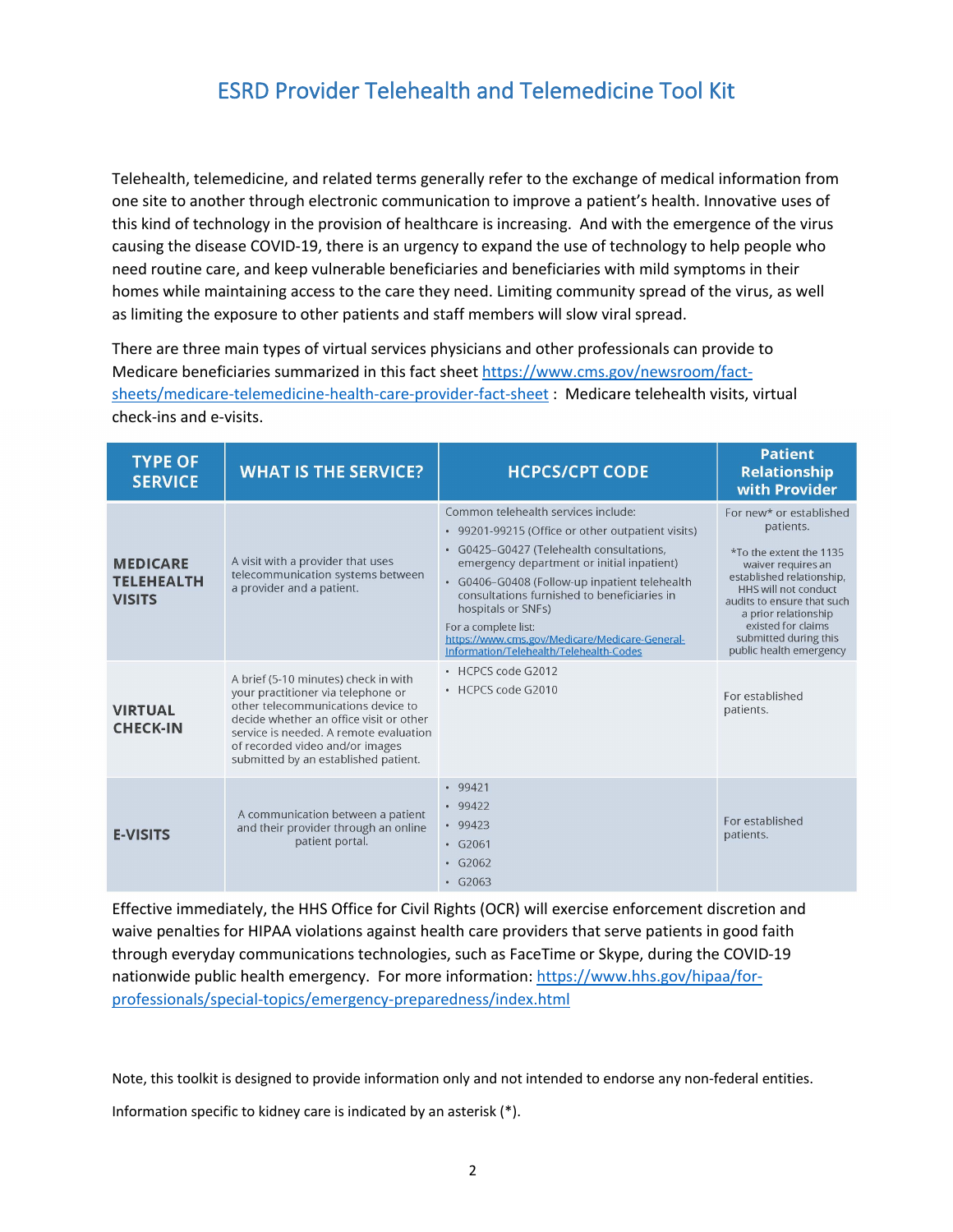<span id="page-2-0"></span> CMS encourages all nephrologists and dialysis facilities to share with patients these new abilities to provide healthcare through telemedicine. Many of the resources provided in this document are generalized to all providers. There are two (2) articles that are specific to kidney care. These articles are indicated by an asterisk.

#### Tool Kit Contents:

 This document contains electronic links to reliable sources of information regarding telehealth and telemedicine. Most of the information is directed towards providers who may want to establish a permanent telemedicine program. There are specific documents identified that will be useful in developing documentation tools. However, there is also information that will be useful for providers who wish to care for patients through the virtual services that may be temporarily used during the COVID-19 situation. The HIPAA waiver described above is particularly important during this time as it allows the immediate utilization of commonly available programs such as FaceTime and Skype (in choosing telemedicine vendors, initiating a telemedicine program, monitoring patients remotely, and addition to others), which are now a very low cost option for any provider in any setting.

 Please note that after the first block of information provided in the table below (which was released on 17 March 2020), each of the other resources listed were created prior to this date, and therefore will duration of the COVID-19 Public Health Emergency. The CMS Press Release and accompanying documents from 17 March 2020 should be taken as the most authoritative position reflecting the likely refer to rules and regulations, and other requirements which have now been waived for the current situation.

Note, this toolkit is designed to provide information only and not intended to endorse any non-federal entities. Information specific to kidney care is indicated by an asterisk (\*).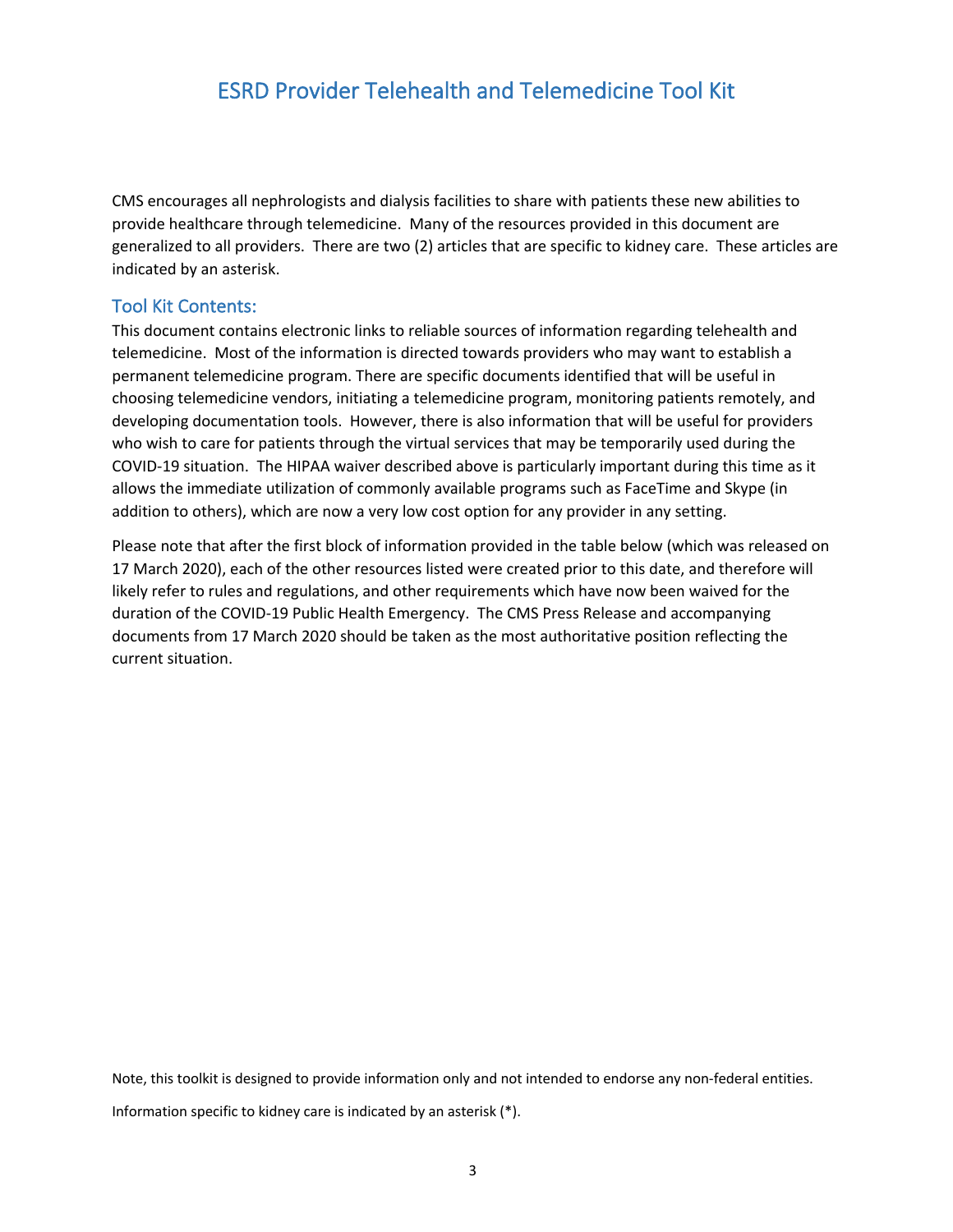<span id="page-3-0"></span>

| <b>Focus Area</b>                                         | <b>List of Resources</b>                                                                                                                                                                                                                                                                                                                                                                                                                                                                                                                                                                                                                                                                                                                                                                                                                                                                                                                                                                                                                                                                                                                                                                                                                                                                                                                                                                                                                                                                                                                                                                                                                                                                                                                                                                                                                                          |
|-----------------------------------------------------------|-------------------------------------------------------------------------------------------------------------------------------------------------------------------------------------------------------------------------------------------------------------------------------------------------------------------------------------------------------------------------------------------------------------------------------------------------------------------------------------------------------------------------------------------------------------------------------------------------------------------------------------------------------------------------------------------------------------------------------------------------------------------------------------------------------------------------------------------------------------------------------------------------------------------------------------------------------------------------------------------------------------------------------------------------------------------------------------------------------------------------------------------------------------------------------------------------------------------------------------------------------------------------------------------------------------------------------------------------------------------------------------------------------------------------------------------------------------------------------------------------------------------------------------------------------------------------------------------------------------------------------------------------------------------------------------------------------------------------------------------------------------------------------------------------------------------------------------------------------------------|
| 1135 Waiver Information                                   | President Trump Expands Telehealth Benefits for Medicare Beneficiaries<br>$\bullet$<br>During COVID-19 Outbreak: https://www.cms.gov/newsroom/press-<br>releases/president-trump-expands-telehealth-benefits-medicare-<br>beneficiaries-during-covid-19-outbreak<br>Medicare Telemedicine Health Care Provider Fact Sheet:<br>$\bullet$<br>https://www.cms.gov/newsroom/fact-sheets/medicare-telemedicine-health-<br>care-provider-fact-sheet<br>Medicare Telehealth Frequently Asked Questions (FAQs) March 17, 2020:<br>$\bullet$<br>https://edit.cms.gov/files/document/medicare-telehealth-frequently-asked-<br>questions-faqs-31720.pdf<br>Telehealth and COVID-19: https://www.cms.gov/files/document/03052020-<br>$\bullet$<br>medicare-covid-19-fact-sheet.pdf<br>The specific 1135 waiver requests should go to that CMS Location. Email addresses for<br>our Regional Offices are listed below:<br>ROATLHSQ@cms.hhs.gov (Atlanta RO): Alabama, Florida, Georgia, Kentucky,<br>$\bullet$<br>Mississippi, North Carolina, South Carolina, and Tennessee.<br>RODALDSC@cms.hhs.gov (Dallas RO): Arkansas, Louisiana, New Mexico,<br>$\bullet$<br>Oklahoma, and Texas.<br>ROPHIDSC@cms.hhs.gov (Northeast Consortium): Delaware, District of<br>$\bullet$<br>Columbia, Maryland, Pennsylvania, Virginia, West Virginia, New York, New<br>Jersey, Puerto Rico, Virgin Islands, Connecticut, Maine, Massachusetts, New<br>Hampshire, Rhode Island, and Vermont.<br>ROCHISC@cms.hhs.gov (Midwest Consortium): Illinois, Indiana, Michigan,<br>$\bullet$<br>Minnesota, Ohio, Wisconsin, Iowa, Kansas, Missouri, and Nebraska.<br>ROSFOSO@cms.hhs.gov (Western Consortium): Colorado, Montana, North<br>$\bullet$<br>Dakota, South Dakota, Utah, Wyoming, Alaska, Idaho, Oregon, Washington,<br>Arizona, California, Hawaii, Nevada, and the Pacific Territories. |
| <b>CMS Telemedicine General</b><br><b>Policy Guidance</b> | Medicare Telemedicine Health Care Provider Fact Sheet:<br>٠<br>https://www.cms.gov/newsroom/fact-sheets/medicare-telemedicine-health-<br>care-provider-fact-sheet<br>Coverage and Payment Related to COVID-19 Medicare:<br>https://www.cms.gov/files/document/03052020-medicare-covid-19-fact-<br>sheet.pdf<br>HCPCS codes and the Physician Fee Schedule:<br>https://www.cms.gov/Medicare/Medicare-General-<br>Information/Telehealth/Telehealth-Codes                                                                                                                                                                                                                                                                                                                                                                                                                                                                                                                                                                                                                                                                                                                                                                                                                                                                                                                                                                                                                                                                                                                                                                                                                                                                                                                                                                                                           |

Note, this toolkit is designed to provide information only and not intended to endorse any non-federal entities.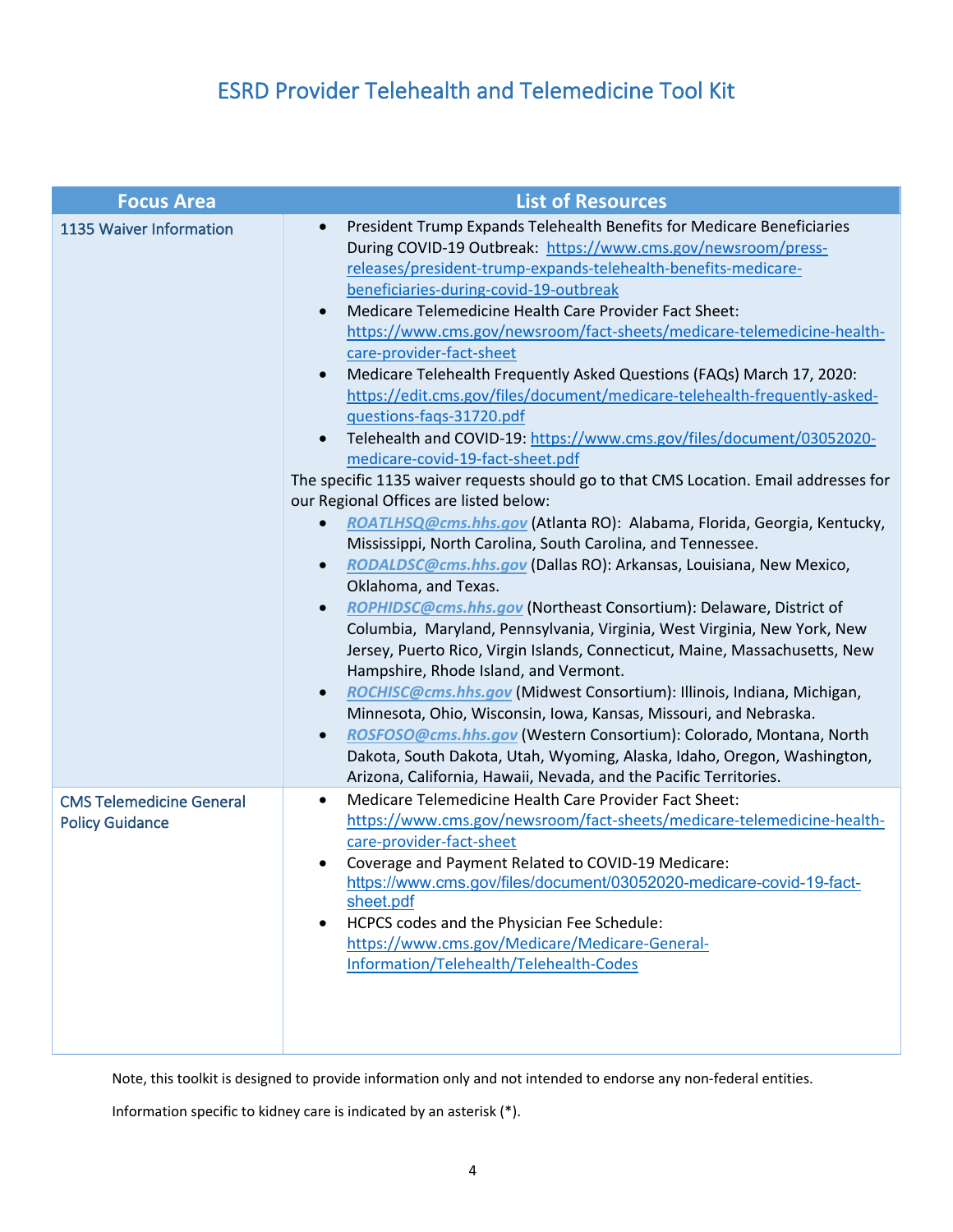<span id="page-4-0"></span>

| <b>Focus Area</b>                         | <b>List of Resources</b>                                                                                                                                                                                                                                                                                                                                                                                                                                                                                                                                                                                                                                                                                                                                                                                                                                                                                                                                                                                                                                                                                                                                                                               |
|-------------------------------------------|--------------------------------------------------------------------------------------------------------------------------------------------------------------------------------------------------------------------------------------------------------------------------------------------------------------------------------------------------------------------------------------------------------------------------------------------------------------------------------------------------------------------------------------------------------------------------------------------------------------------------------------------------------------------------------------------------------------------------------------------------------------------------------------------------------------------------------------------------------------------------------------------------------------------------------------------------------------------------------------------------------------------------------------------------------------------------------------------------------------------------------------------------------------------------------------------------------|
| <b>Telehealth Implementation</b><br>Guide | Medicare Telemedicine Health Care Provider Fact Sheet:<br>https://www.cms.gov/newsroom/fact-sheets/medicare-telemedicine-health-<br>care-provider-fact-sheet<br>Telehealth Start-Up and Resource Guide:<br>$\bullet$<br>https://www.healthit.gov/sites/default/files/telehealthguide final 0.pdf                                                                                                                                                                                                                                                                                                                                                                                                                                                                                                                                                                                                                                                                                                                                                                                                                                                                                                       |
| <b>State Statute Guidance</b>             | Center for Connected Health Policy: State Telehealth Laws and<br>$\bullet$<br>Reimbursement Policies: https://www.cchpca.org/sites/default/files/2019-<br>10/50%20State%20Telehalth%20Laws%20and%20Reibmursement%20Policies<br>%20Report%20Fall%202019%20FINAL.pdf                                                                                                                                                                                                                                                                                                                                                                                                                                                                                                                                                                                                                                                                                                                                                                                                                                                                                                                                     |
| <b>Basics on Setting up Telehealth</b>    | University of Arizona: Telemedicine Checklist:<br>$\bullet$<br>https://telemedicine.arizona.edu/blog/telemedicine-checklist<br>Great Plains Telehealth Resources and Assistance Center: Checklist for<br>$\bullet$<br>Initiating Telehealth Services: https://www.telehealthresourcecenter.org/wp-<br>content/uploads/2019/07/checklist190508-gpTRAC.pdf<br>Mid-Atlantic Telehealth Resource Center: MATRC Remote Patient Monitoring<br>Toolkit: https://www.matrc.org/remote-patient-monitoring-toolkit/<br>Telehealth 101: https://www.telehealthresourcecenter.org/wp-<br>$\bullet$<br>content/uploads/2018/09/Telehealth-101.pdf<br>Washington State Guidebook, includes checklist for implementing a new<br>$\bullet$<br>telehealth system:<br>https://www.dshs.wa.gov/sites/default/files/BHSIA/FMHS/DSHSTelehealthGu<br>idebook.pdf<br>Telehealth Services-MLN Booklet: https://www.cms.gov/Outreach-and-<br><b>Education/Medicare-Learning-Network-</b><br>MLN/MLNProducts/Downloads/TelehealthSrvcsfctsht.pdf<br>Sample documents (American Association of Pediatrics)<br>https://www.aap.org/en-us/professional-resources/practice-<br>transformation/telehealth/Pages/Sample-Documents.aspx |
| <b>Telehealth Technical</b><br>Assistance | Northeast Telehealth Resource Center: COVID-19 Epidemic Telehealth Toolkit:<br>$\bullet$<br>https://netrc.org/docs/COVID-19-Epidemic-Telehealth-Toolkit-NETRC-March-<br>2020.pdf<br>Office of the National Coordinator for Information Technology:<br>https://healthit.gov<br>National Consortium of Telehealth Resource Centers:<br>https://www.telehealthresourcecenter.org/resources/<br>National Consortium of Telehealth Resource Centers:<br>https://www.telehealthresourcecenter.org/resource-documents/<br><b>Telehealth Resource Contacts:</b><br>https://www.telehealthresourcecenter.org/wp-<br>content/uploads/2019/08/08.23.19-2019-Contact-Sheet.pdf                                                                                                                                                                                                                                                                                                                                                                                                                                                                                                                                     |

Note, this toolkit is designed to provide information only and not intended to endorse any non-federal entities.